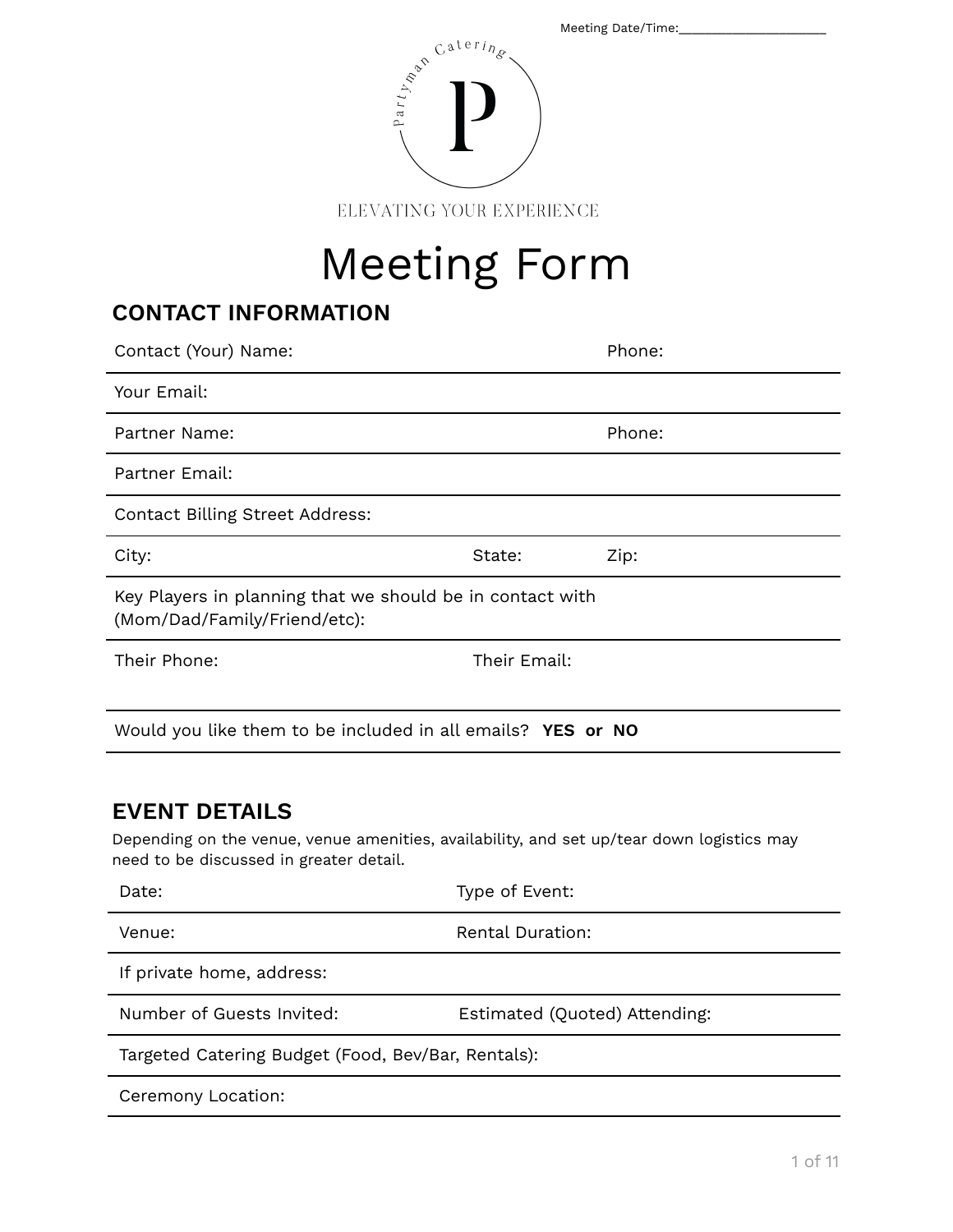## **ABOUT THE COUPLE**

Partner #1 Name:

Partner #1 Favorite Meal: Partner #1 Favorite Drink:

Partner #2 Name:

Partner #1 Favorite Meal: Partner #2 Favorite Drink:

Fun fact about couple:

What brings you both happiness?

Have you ever been to a Partyman event? Where?

If yes, what was your favorite aspect?

What is most important on your big day?

What made you call Partyman?

Anything else you think we should know?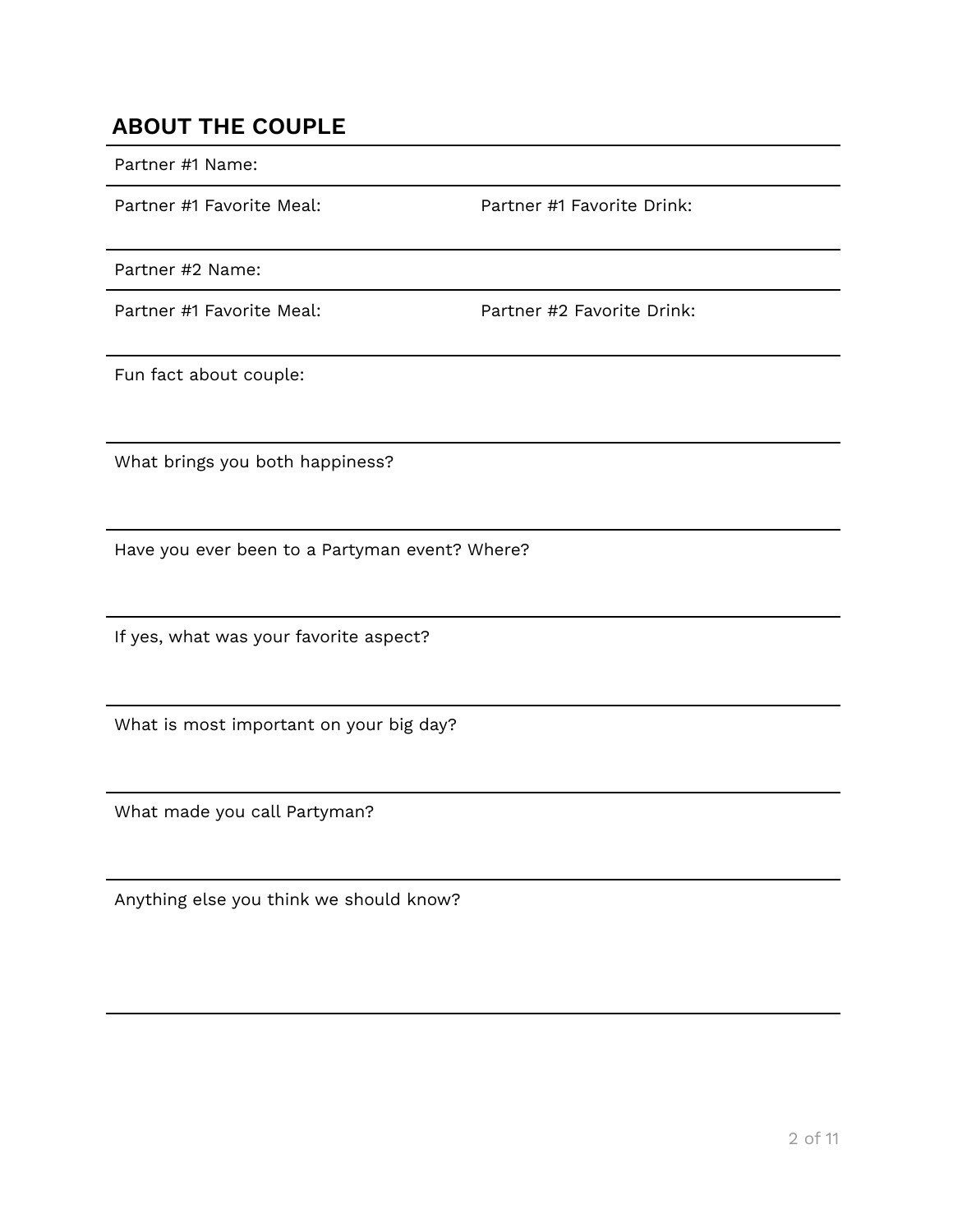## **TIMELINE**

Below are examples of traditional event timelines to help you gain a better understanding of how your day will go. Please circle a timeline based on the start time of your ceremony. Adjustments will be made based on venue specifics and if your ceremony is offsite.

3:30-4:00 pm Ceremony 4:00-5:00 pm Open for Cocktail Hour 4:00-5:00 pm Cocktail Hour/Appetizers 5:00-6:00 pm Closed 4:45-5:15 pm DJ to encourage guests to take seats 6:00-10:00 pm Open 5:15-5:45 pm Introductions, first dance if before dinner, 10:00 pm Closed toasts, prayer **the commended with 5hr Bar Package (recommended with**  $\star$ With 5hr Bar Package (recommended with 5:45-6:45 pm Dinner served Timeline A) 6:15 pm Coffee available 6:55 pm Cut cake 7:00 pm First dance, if after dinner 7:15 pm Desserts available 9:00 pm Late Night Snack available 10:00 pm Bar closed 10:30 pm DJ/Band ends 10:30 pm Guests depart 11:00 pm Estimated Partyman departure time

4:00-4:30 pm Ceremony 4:30-5:30 pm Open for Cocktail Hour 4:30-5:30 pm Cocktail Hour/Appetizers 5:30-6:30 pm Closed 5:15-5:45 pm DJ to encourage guests to take seats 6:30-10:00 pm Open 5:45-6:15 pm Introductions, first dance if before dinner, 10:00 pm Closed toasts, prayer to the state of the state of the state of the state of the state (recommended with the state of the state of the state of the state of the state of the state of the state of the state of the state of the sta 6:15-7:15 pm Dinner served Timeline B) 6:45 pm Coffee available 7:25 pm Cut cake 7:30 pm First dance, if after dinner 7:45 pm Desserts available 9:00 pm Late Night Snack available 10:00 pm Bar closed 10:30 pm DJ/Band ends 10:30 pm Guests depart 11:00 pm Estimated Partyman departure time

4:30-5:00 pm Ceremony 5:00-6:00 pm Open for Cocktail Hour 5:00-6:00 pm Cocktail Hour/Appetizers 6:00-7:00 pm Closed 5:45-6:15 pm DJ to encourage guests to take seats 7:00-10:00 pm Open 6:15-6:45 pm Introductions, first dance if before dinner 10:00 pm Closed toasts, prayer to be the state of the total to the total that the state of the total to the total three total to the total term of the total term of the total term of the total term of the total term of the total term of t 6:45-7:45 pm Dinner served Timeline C) 7:15 pm Coffee available 7:55 pm Cut cake 8:00 pm First dance, if after dinner 8:15 Desserts available 9:00 pm Late Night Snack available 10:00 pm Bar closed 10:30 pm DJ/Band ends 10:30 pm Guests depart 11:00 pm Estimated Partyman departure time

#### **TIMELINE A BAR TIMELINE with 3:30 Ceremony**

#### **TIMELINE B BAR TIMELINE with 4:00 Ceremony**

#### **TIMELINE C BAR TIMELINE with 4:30 Ceremony**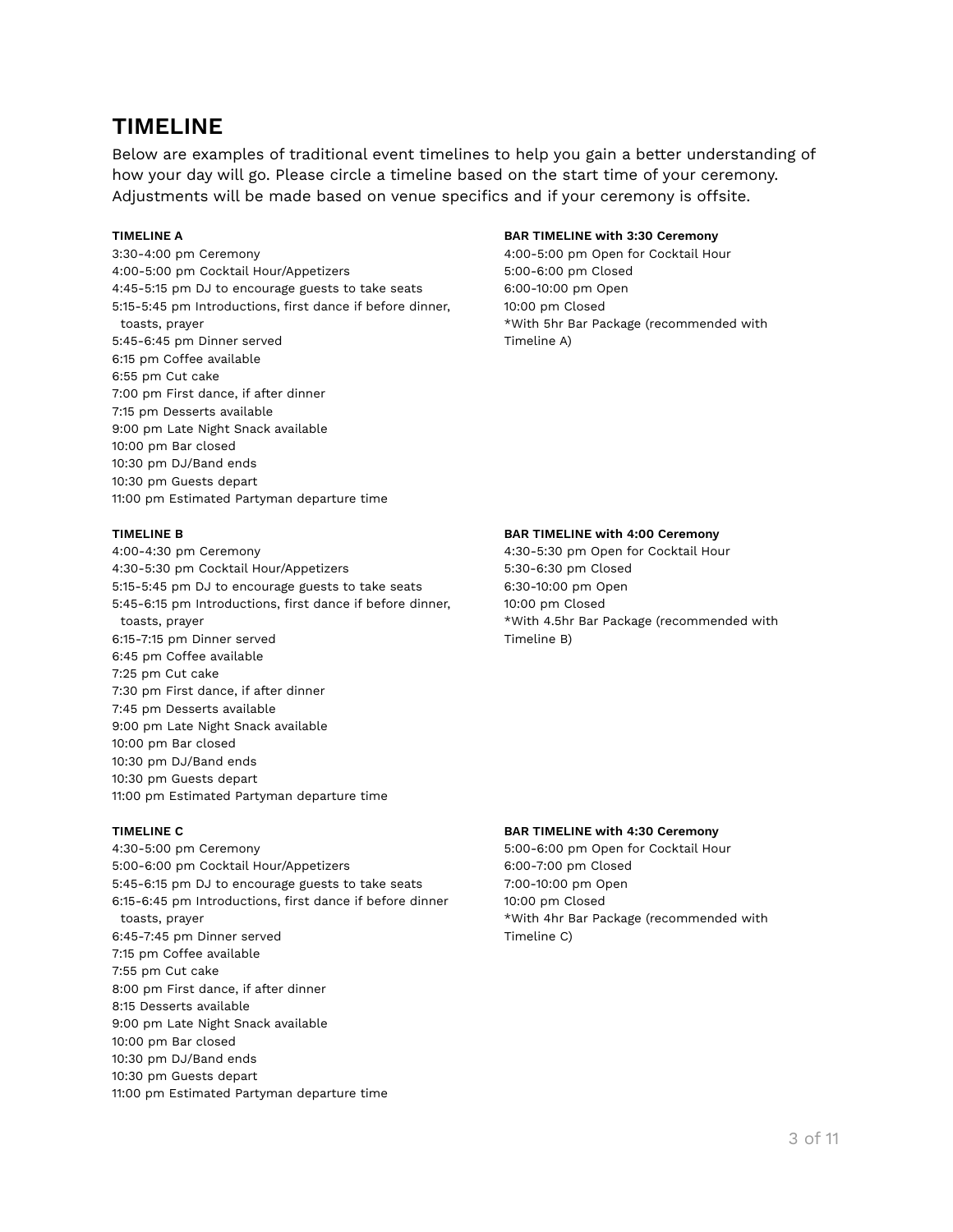| Confirm Ceremony Time: Confirm Ceremony Time:                                    |
|----------------------------------------------------------------------------------|
| Ceremony On- or Off-Site (if off, where): ______                                 |
| Will your first dance be before or after dinner? _______________________________ |
| Are you doing a cake cutting?                                                    |
| DJ/Band end time at Venue:                                                       |
| Is there anything else important to you to have incorporated into your timeline? |

\_\_\_\_\_\_\_\_\_\_\_\_\_\_\_\_\_\_\_\_\_\_\_\_\_\_\_\_\_\_\_\_\_\_\_\_\_\_\_\_\_\_\_\_\_\_\_\_\_\_\_\_\_\_\_\_\_\_\_\_\_\_\_\_\_\_\_\_\_\_\_\_\_\_\_\_\_

## **VENDORS** Photographer: \_\_\_\_\_\_\_\_\_\_\_\_\_\_\_\_\_\_\_\_\_\_\_\_\_\_\_\_\_\_\_\_\_\_\_\_\_\_\_\_\_\_\_\_\_\_\_\_\_\_\_\_\_\_\_\_\_\_\_\_\_\_\_\_\_ Videographer: \_\_\_\_\_\_\_\_\_\_\_\_\_\_\_\_\_\_\_\_\_\_\_\_\_\_\_\_\_\_\_\_\_\_\_\_\_\_\_\_\_\_\_\_\_\_\_\_\_\_\_\_\_\_\_\_\_\_\_\_\_\_\_\_\_ DJ/Band: \_\_\_\_\_\_\_\_\_\_\_\_\_\_\_\_\_\_\_\_\_\_\_\_\_\_\_\_\_\_\_\_\_\_\_\_\_\_\_\_\_\_\_\_\_\_\_\_\_\_\_\_\_\_\_\_\_\_\_\_\_\_\_\_\_\_\_\_\_\_ Florist: \_\_\_\_\_\_\_\_\_\_\_\_\_\_\_\_\_\_\_\_\_\_\_\_\_\_\_\_\_\_\_\_\_\_\_\_\_\_\_\_\_\_\_\_\_\_\_\_\_\_\_\_\_\_\_\_\_\_\_\_\_\_\_\_\_\_\_\_\_\_\_ Rentals: \_\_\_\_\_\_\_\_\_\_\_\_\_\_\_\_\_\_\_\_\_\_\_\_\_\_\_\_\_\_\_\_\_\_\_\_\_\_\_\_\_\_\_\_\_\_\_\_\_\_\_\_\_\_\_\_\_\_\_\_\_\_\_\_\_\_\_\_\_\_\_

## **APPETIZER SELECTIONS**



(*Please note it is an additional fee of \$75.00 per hand passed appetizer)*

Quantities:

Partyman will make recommendations on the appropriate quantities of appetizers for Cocktail Hour. If you choose to have a quantity less than what is recommended, are you ok with running out of appetizers during your cocktail hour? Please Circle Selection: **YES or NO**

Please Circle Selection: **Disposable Ware or Appetizer China or Venue Provided**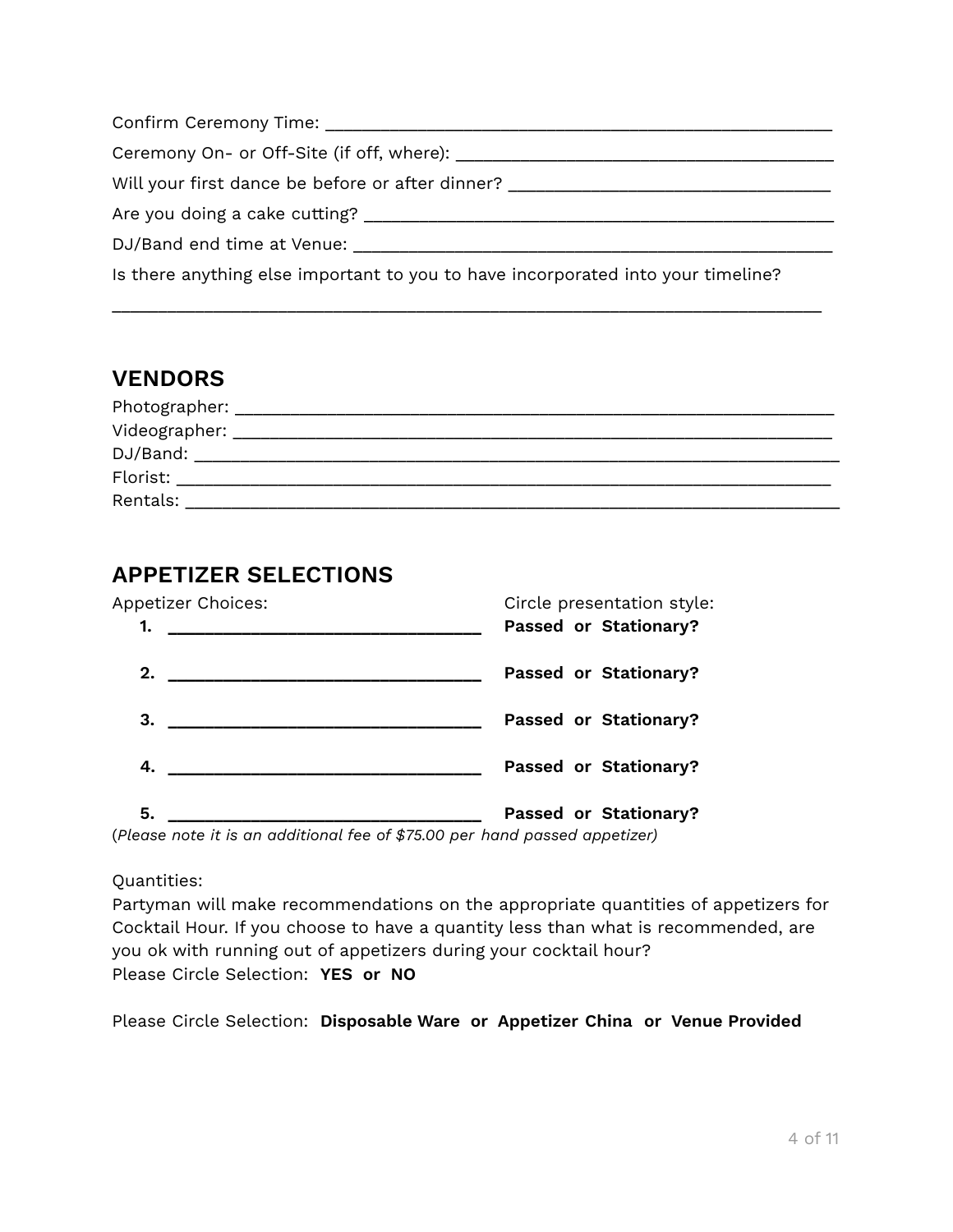## **MAIN MENU SELECTIONS**

Please visit our website to view our pre-set menus. Keep in mind these are all customizable! Selecting one will just be a starting point in the planning process.

|              | Circle Style: <b>Buffet Stations</b>                                               |  | <b>Plated</b> | <b>Family Style</b>                                                                         |
|--------------|------------------------------------------------------------------------------------|--|---------------|---------------------------------------------------------------------------------------------|
|              | Menu Choice: New York Products and American Section 1997                           |  |               |                                                                                             |
|              | Substitutions or Additions?                                                        |  |               |                                                                                             |
|              | Allergies/Dietary Restrictions:                                                    |  |               |                                                                                             |
|              | Kids? If yes, How many? _____<br>Please circle: Kids Box or Discounted Buffet Rate |  |               |                                                                                             |
|              | <b>DESSERT</b>                                                                     |  |               |                                                                                             |
|              |                                                                                    |  |               | *Please note that if you decide to provide your own dessert it must be purchased from a NYS |
|              | licensed bakery.                                                                   |  |               |                                                                                             |
| <b>CAKE:</b> |                                                                                    |  |               |                                                                                             |
|              | Will you have a cake? YES or NO                                                    |  |               | -Wedding cake with _____ tiers or small cutting cake? __________________________            |
|              |                                                                                    |  |               |                                                                                             |
|              | -Would you like the cake top saved? YES or NO                                      |  |               |                                                                                             |
|              | -Will you provide a cake knife and server? YES or NO                               |  |               |                                                                                             |
|              |                                                                                    |  |               | -Would you like us to cut the cake and place it on the dessert table?                       |
|              | YES or NO (If yes, please note a \$50.00 fee will apply.)                          |  |               |                                                                                             |
|              |                                                                                    |  |               | *If you are providing the cake we will discuss details regarding setting up, placing cake   |
|              |                                                                                    |  |               | topper/flowers, cutting/serving, replenishing, maintaining & cleaning up the cake.          |
|              | <b>NON-CAKE DESSERTS:</b>                                                          |  |               |                                                                                             |
|              | Would you like desserts other than cake? YES or NO                                 |  |               |                                                                                             |
|              | <b>From Partyman:</b>                                                              |  |               |                                                                                             |
|              |                                                                                    |  |               |                                                                                             |
|              | <b>From Outside Vendor:</b><br>-Will they be delivering and setting up?            |  |               |                                                                                             |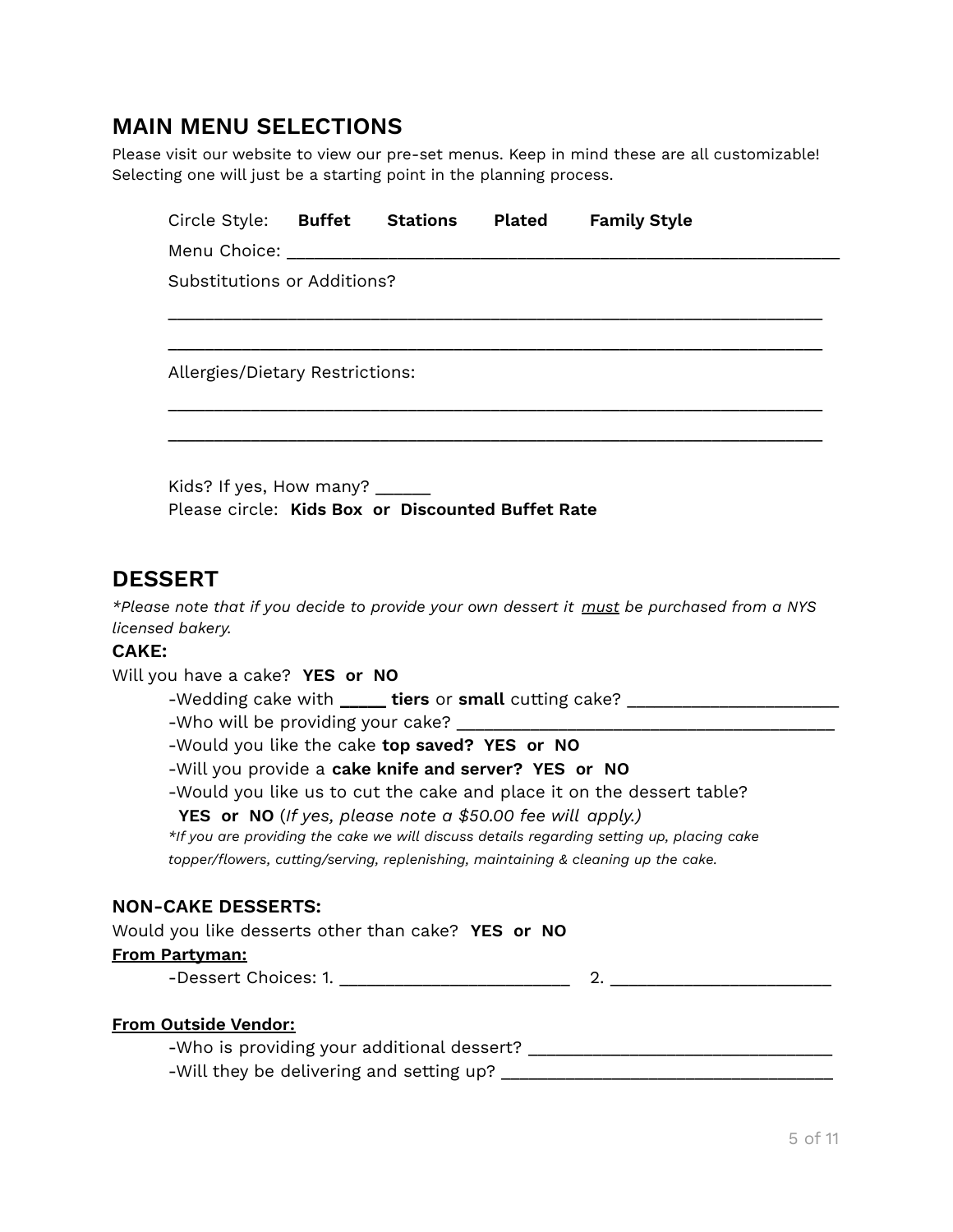-What is being provided? \_\_\_\_\_\_\_\_\_\_\_\_\_\_\_\_\_\_\_\_\_\_\_\_\_\_\_\_\_\_\_\_\_\_\_\_\_\_\_\_\_\_\_\_\_\_\_\_\_

*\*If another vendor will be providing your desserts, the set up logistics must be discussed with Partyman.*

Please circle: **Disposable Ware or Dessert China**

## **LATE NIGHT SNACK SELECTIONS**

*\*Please note you must have a minimum guest count/order of 75 guests for this service.* Partyman Late Night Snack Choice: \_\_\_\_\_\_\_\_\_\_\_\_\_\_\_\_\_\_\_\_\_\_\_\_\_\_\_\_\_\_\_\_\_\_\_

What time would you like the snack to be served?

Circle style of service: **Stationary or Hand-Passed?**

## **BEVERAGE SELECTIONS**

### **NON-ALCOHOLIC BEVERAGE CHOICES**

Partyman has a wide variety of non-alcoholic options including lemonade, iced tea, and water, as well as a variety of flavored options. Please inquire if there are specific flavors you are interested in.

 $1.$   $2.$ 

*\*Beverages are served out of dispensers with clear disposable cups. China and glass cups are available for rental at an additional fee.*

## **SPECIALTY BEVERAGES**

Are you interested in a Welcome Drink or Signature Drink? **YES or NO**

-If yes to Welcome Drink: **Pre or Post Ceremony?**

-If yes to Signature Drink: **During Cocktail Hour or All Night at the Bar?**

-What type of cocktail did you have in mind?

Are you interested in upgrading your bar to include glassware? **YES or NO** Do you need champagne flutes for a toast? **Qty:\_\_\_\_\_\_\_\_\_\_\_\_\_\_**

Would you like a coffee station? *(included with some menus)* **YES or NO**

## **BAR SELECTIONS**

If you decide to have a cash bar we require a two-hour open bar minimum, with the addition of *the cash bar after that.*

*Please note we do not allow shots or liquor on the rocks at the bar.*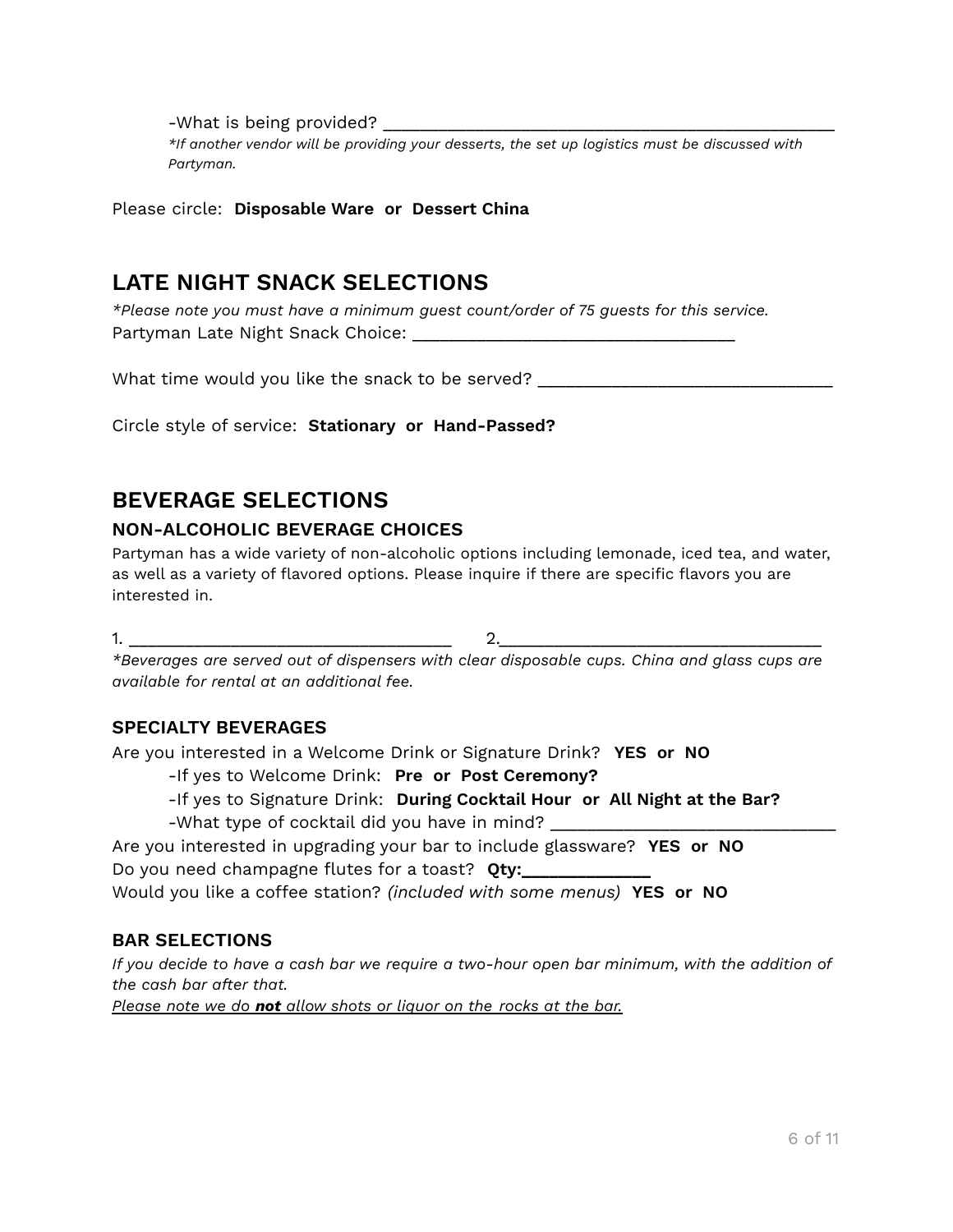#### **Please identify your selection for Bar Packages:**

#### **OPEN Beer, Wine, & Soda Bar**

Selection of 2 beers Selection of 3 house wines N/A: Coca-Cola, Diet Coke, Sprite, ginger ale, water *\$750 minimum*

#### **OPEN Premium Bar with Liquor**

Selection of 2 beers Selection of 3 house wines Liquor: Captain Morgan, Tanqueray Gin, Tito's Vodka, Jim Beam Bourbon, Coconut Rum, Seagrams 7 Whiskey. Selection of 2 beers, selection of 3 house wines N/A: Coca-Cola, Diet Coke, Sprite, ginger ale, water, tonic water, club soda, cranberry juice, and orange juice. *\$1,000 minimum*

#### **OPEN Gold Bar**

Selection of 2 beers Selection of 3 local/premium wines Liquor: Tito's Vodka, Belvedere Vodka, Bulleit Bourbon, Jim Beam, Jack Daniels *OR* Black Button Whiskey, Captain Morgan Spiced Rum, Mount Gay Rum, Baileys Irish Cream, Bombay Sapphire Gin, Tanqueray Gin, Espolon Blanco and Reposado, Dewar's Scotch One signature drink and custom signage at your bar. N/A: Coca-Cola, Diet Coke, Sprite, ginger ale, water, tonic water, club soda, cranberry juice, and orange juice plus lime juice and sour mix. *\$1,000 minimum*

#### **Please circle bar duration selection:**

|                                                        | 2-Hour    | 3 Hour              |           | 4 Hour                           |           | 5 Hour |        |
|--------------------------------------------------------|-----------|---------------------|-----------|----------------------------------|-----------|--------|--------|
| <b>Please circle house wine selections (choose 3):</b> |           |                     |           |                                  |           |        |        |
|                                                        | Red:      | Cabernet            |           | Merlot                           |           |        |        |
|                                                        | White:    | Chardonnay          |           | Pinot Grigio                     |           |        |        |
|                                                        | Sweet:    | White Zinfandel     |           | Moscato                          |           |        |        |
| <b>Please circle beer selections (choose 2):</b>       |           |                     |           |                                  |           |        |        |
|                                                        | Bud Light | Michelob Ultra      | Landshark |                                  | Shock Top |        | Stella |
|                                                        | Fat Tire  | Brooklyn Summer Ale |           | Three Heads Brewing The Kind IPA |           |        |        |
| Where will the bar be located?                         |           |                     |           |                                  |           |        |        |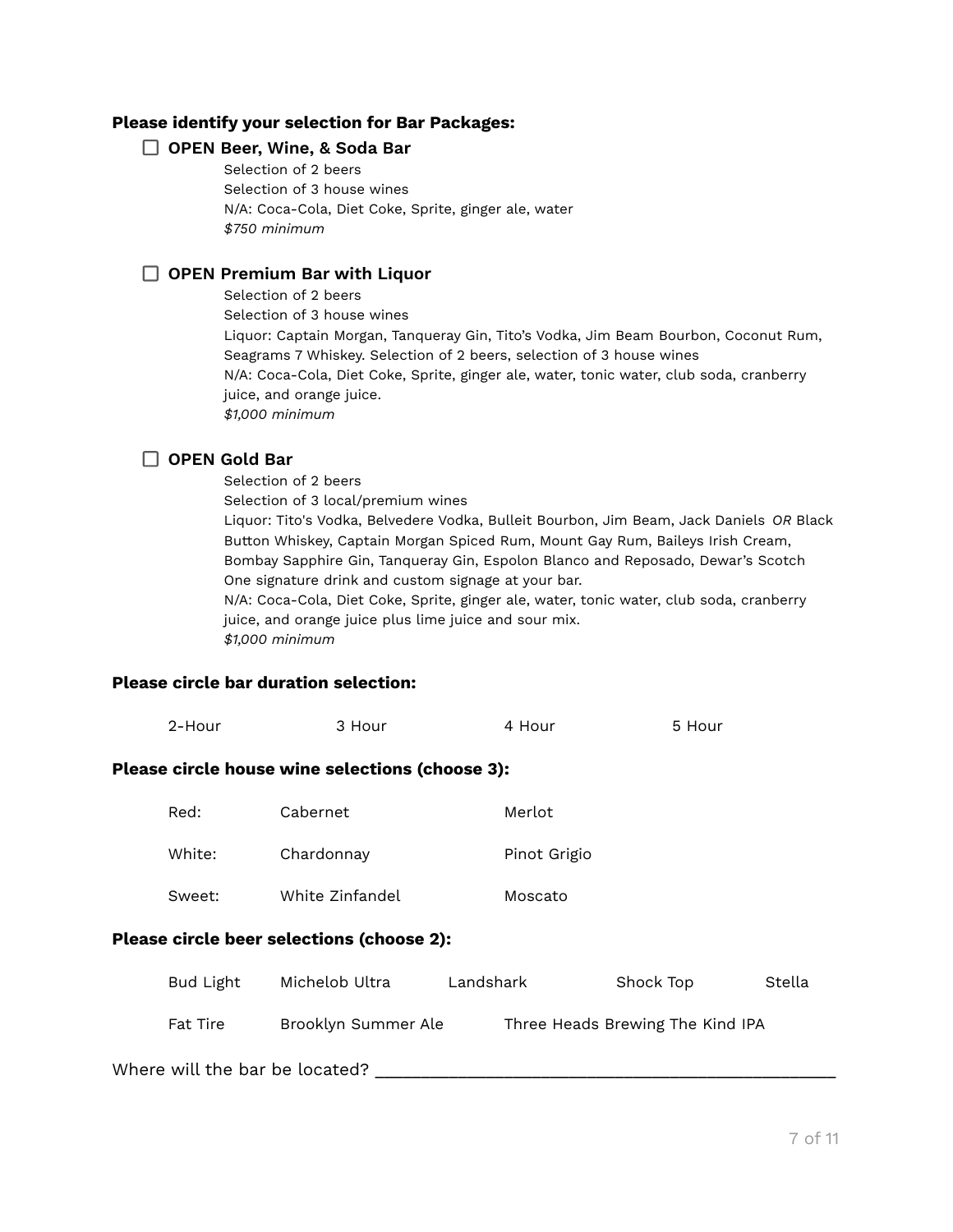### **HOST PROVIDING ALCOHOL**

This option is not available at all locations. Please check with your venue regarding their rules and policies. A Temporary Liquor Permit or License may be required for host provided bars depending on the venue. If you are providing your own bar, you will be expected to provide all items needed, unless previously discussed with Partyman. This includes any bartenders, alcohol, mixers, tables, linens, cups, ice, or anything else associated with bar services. Please note that Partyman is unable to provide bartenders for host provided alcohol per regulations set by the New York State Liquor Authority.

## **DINNERWARE**

Please select a dinnerware package and make china/glassware selections under your selected package if applicable:

*Visit the Dinnerware & Napkins tab under Rentals on our website for photos of plates, glassware, napkin colors, and napkin folds.*

### **Basic China Package**

*This includes a china plate, fork, knife, spoon, linen napkin (color of your choice), and selection of water glass, if available, with water service at the guest tables.*

| Dinner plate selection (please circle one): |                                                                                                                                                                                |                               |              |                 |         |
|---------------------------------------------|--------------------------------------------------------------------------------------------------------------------------------------------------------------------------------|-------------------------------|--------------|-----------------|---------|
|                                             | White Round                                                                                                                                                                    |                               | White Square | White Scalloped |         |
|                                             | Ivory/ Off-White Round                                                                                                                                                         |                               |              | Gold Rimmed     |         |
|                                             | Water glass selection (please circle one):                                                                                                                                     | Mason Jar Short Stem Stemless |              | <b>Rocks</b>    | Collins |
|                                             | <b>Enhanced China Package</b><br>This includes the same items as the Basic China Package with the addition of a<br>champagne flute and salt and pepper shakers for each table. |                               |              |                 |         |
|                                             | Dinner plate selection (please circle one):<br>White Round                                                                                                                     |                               | White Square | White Scalloped |         |
|                                             | Ivory/ Off-White Round                                                                                                                                                         |                               |              | Gold Rimmed     |         |
|                                             | Water glass selection (please circle one):                                                                                                                                     | Mason Jar Short Stem Stemless |              | Rocks           | Collins |

### **Premium Disposable Dinnerware Package**

*This includes a durable clear plastic dinner plate, linen napkin (color of your choice or white paper), clear utensils (fork, knife, and spoon), and a water station with disposable cups that will be available through the dinner hour.*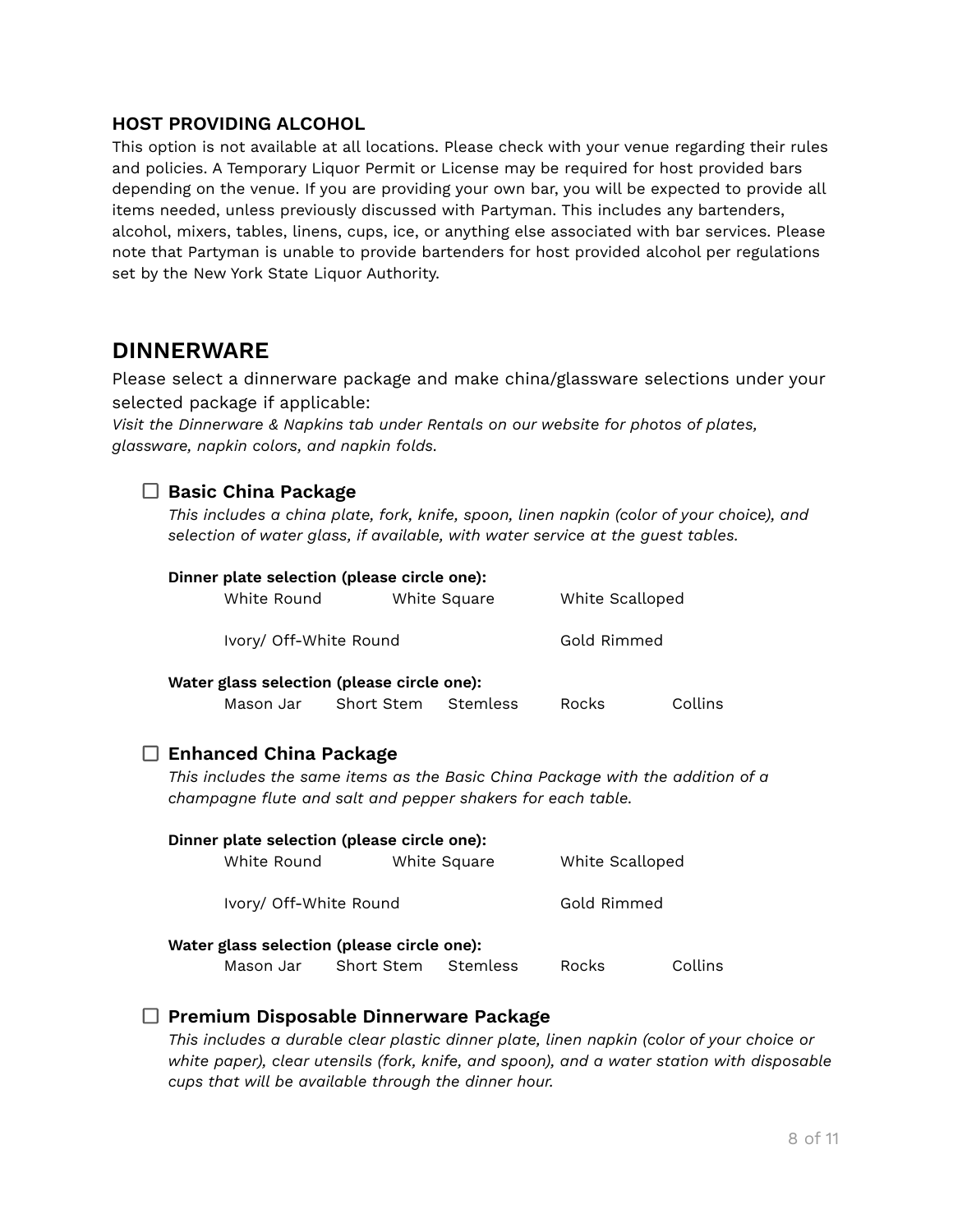#### **Eco-Friendly Palm Leaf Disposable Dinnerware Package**

*This includes a palm leaf 10" square dinner plate, wooden utensils (fork, knife, and spoon), a paper napkin, and a water station with disposable cups that will be available through the dinner hour.*

#### **Venue Provides Dinnerware**

## **RENTALS**

Layout ideas? \_\_\_\_

*\*Ask us about what we've seen work well at your venue* Please circle: **Head Table or Sweetheart Table**

How many people are in your wedding party including the couple? \_\_\_\_\_\_\_

#### Please circle: **Open Seating or Assigned Seating**

Please circle accessory tables you plan on having:

| Gift Table   | Guestbook Table | Place Card Table |  |
|--------------|-----------------|------------------|--|
| Memory Table | DJ              | Dessert          |  |

\*Partyman has a limited number of various sized tables available for rent if your venue or rental vendor *cannot provide those needed for our services.*

#### **LINENS**

What color **napkin** would you prefer? \_\_\_\_\_\_\_\_\_\_\_\_\_\_\_\_\_\_\_\_ *\*Photo of the available colors is on our website under Rentals, Dinnerware & Napkins.*

What color would you like your **table linens** to be? Please Circle:

| <b>WHITE</b> | <b>IVORY</b>                                                                                  | <b>COLOR</b> |
|--------------|-----------------------------------------------------------------------------------------------|--------------|
|              | *Visit <u>werentlinens.com</u> to see all specialty linen options. Call Partyman for pricing. |              |

Please circle: Would you like your accessory table linens set to **touch the floor or be lap-length?**

Who will put the linens on the tables? **Partyman or Host** Do you need your linens early? **YES or NO**

| <b>Table Size:</b> | <b>Lap-Length Linen:</b> | <b>Floor Length Linen:</b> |
|--------------------|--------------------------|----------------------------|
| 8' Table           | 54" x 120"               | 90" x 156"                 |
| 6' Table           | 54" x 120"               | 90" x 132"                 |
| 72" Round          | 90" Square               | 132" Round                 |
| 60" Round          | 85" Square               | 120" Round                 |
| 48" Round          | 72" Square               | 108" Round                 |
| 30" Round          | 72" Square               | 90" Round                  |
| Tall Cocktail      | 90" Square               | 120" Round                 |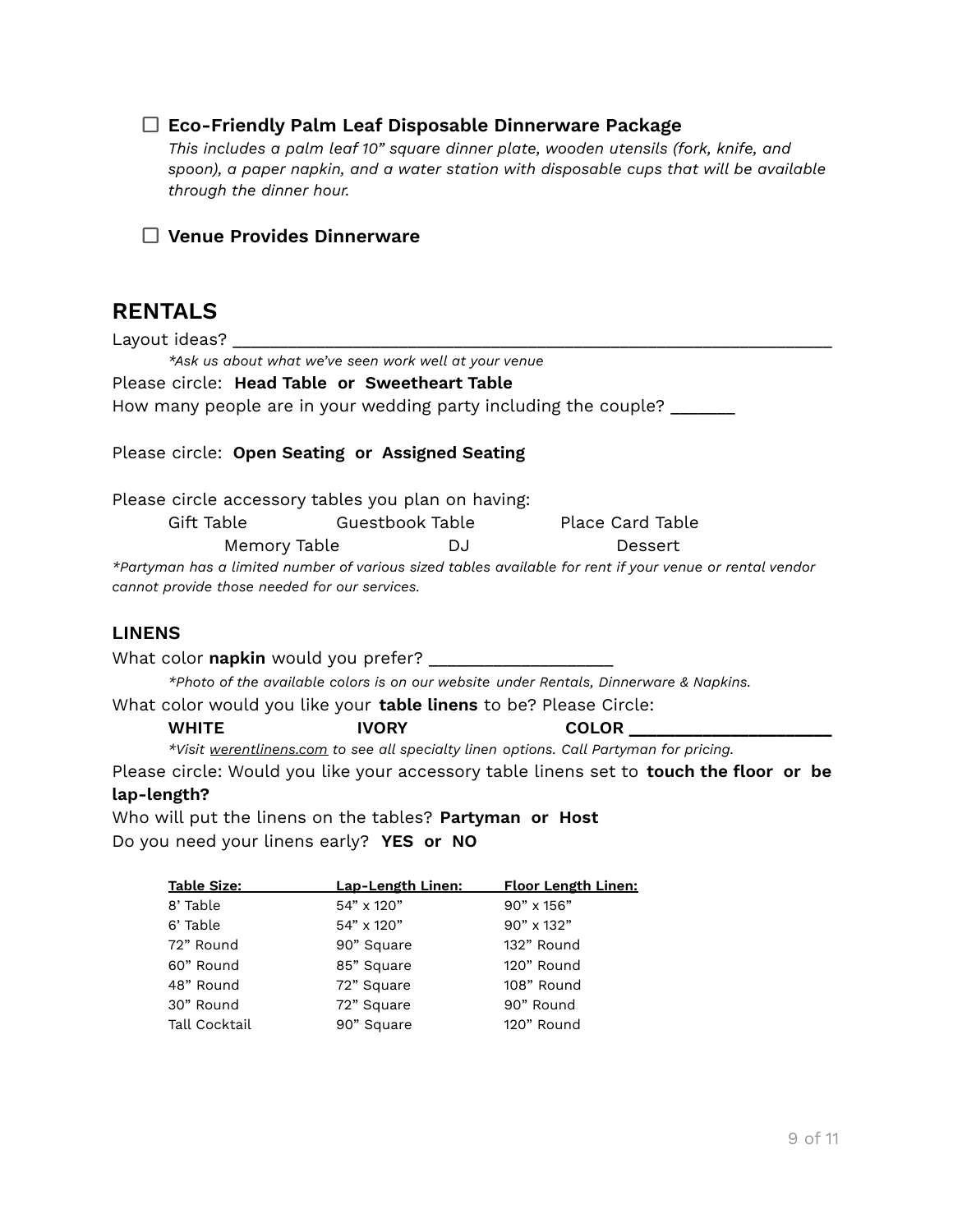## **ADDITIONAL FEES**

### **Other fees may apply beyond the food, beverage, and rental items. These include, but are not limited to:**

- Production Fee the percentage depends on the type of event and will be based on food, beverages, and certain rental items. Our production fee covers other costs that are incurred by our company to produce your event. Compared to a restaurant experience, we must pack, sort, load, and unload before and after each event. It counts the nitty-gritty detail work that is never seen but always required to execute a flawless event.
- New York State Sales Tax (8%).
- Staffing (quantities are based on the complexity of the event):
	- Bartender
	- On-site Chef
	- Carver
	- Runner
	- Lead Server / Event Manager
	- Server
- Delivery fees based on round trip mileage and event complexity.
- Equipment fees are based on equipment needed for the complexity of the event.
- On-site specific fees applicable for venues with labor-intensive setup.
- Catering tent expense is site-dependent and used as a catering space. (Do you have a kitchen on site of sufficient size?)
- Same-day set-up/tear-down fees may be applicable at sites where set-up or tear-down must happen on the day of the event, before or after regular business hours.
- Handling fees are associated with Partyman staff setting up, replenishing, or tearing down of Host provided items or other vendor provided items.
- **-** Gratuity is not included. If you would like to provide gratuity to your Planner, Chef, and Event Staff, please let us know.

## **IMPORTANT INFORMATION**

- To secure your date with Partyman, we require a signed contract and deposit. A signed contract signifies you have read and understood the terms and agreements. The signed contract and deposit are due back no later than **two weeks** after receiving the quote/contract. Past that time, we cannot guarantee the holding of your event date. Changes to food and beverage can be made, pending availability, up to two weeks before the event.
- Deposit and payment schedule:
	- Non Refundable Deposit: Due with signed contract (\$1,000) -25% Payment: Due 9 months before event date
		- -25% Payment: Due 6 months before event date